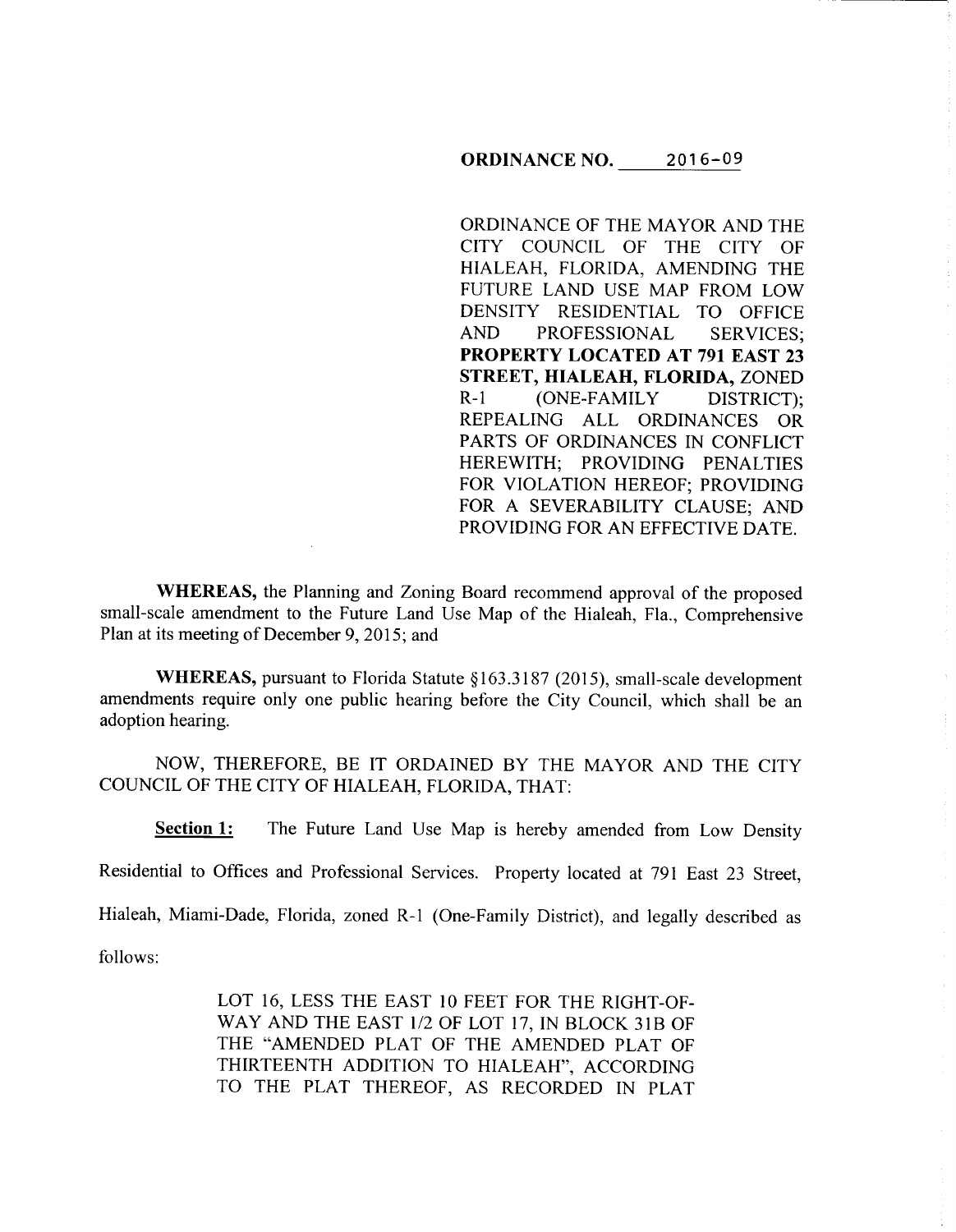# BOOK 34, AT PAGE 26 OF THE PUBLIC RECORDS OF MIAMI-DADE COUNTY, FLORIDA.

## **Section 2: Repeal of Ordinances in Conflict.**

All ordinances or parts of ordinances in conflict herewith are hereby repealed to the extent of such conflict.

#### **Section 3: Penalties.**

Any person, business, association, corporation, partnership or other legal entity who violates any of the provisions of this ordinance shall be assessed a civil penalty, up to a maximum of \$500.00, within the discretion of the court or administrative tribunal having jurisdiction. Each day that a violation continues shall constitute a separate violation.

### **Section 4: Severability Clause.**

If any phrase, clause, sentence, paragraph or section of this ordinance shall be declared invalid or unconstitutional by the judgment or decree of a court of competent jurisdiction, such invalidity or unconstitutionality shall not affect any of the remaining <sup>p</sup>hrases, clauses, sentences, paragraphs or sections of this ordinance.

#### **Section 5: Effective Date.**

Pursuant to Florida Statutes §163.3187(2015), this ordinance shall become effective <sup>31</sup>days after adoption. The date of adoption of this plan amendment shall be the date of signature by the Mayor of the City of Hialeah, Florida or the date of the next regularly scheduled City Council meeting, if the Mayor's signature is withheld or if the City Council overrides the Mayor's veto. Anyone seeking to challenge the compliance of this small-scale <sup>p</sup>lan amendment shall file a petition with the Division of Administrative Hearings within 30 days following the local government's adoption of the amendment. If challenged within 30